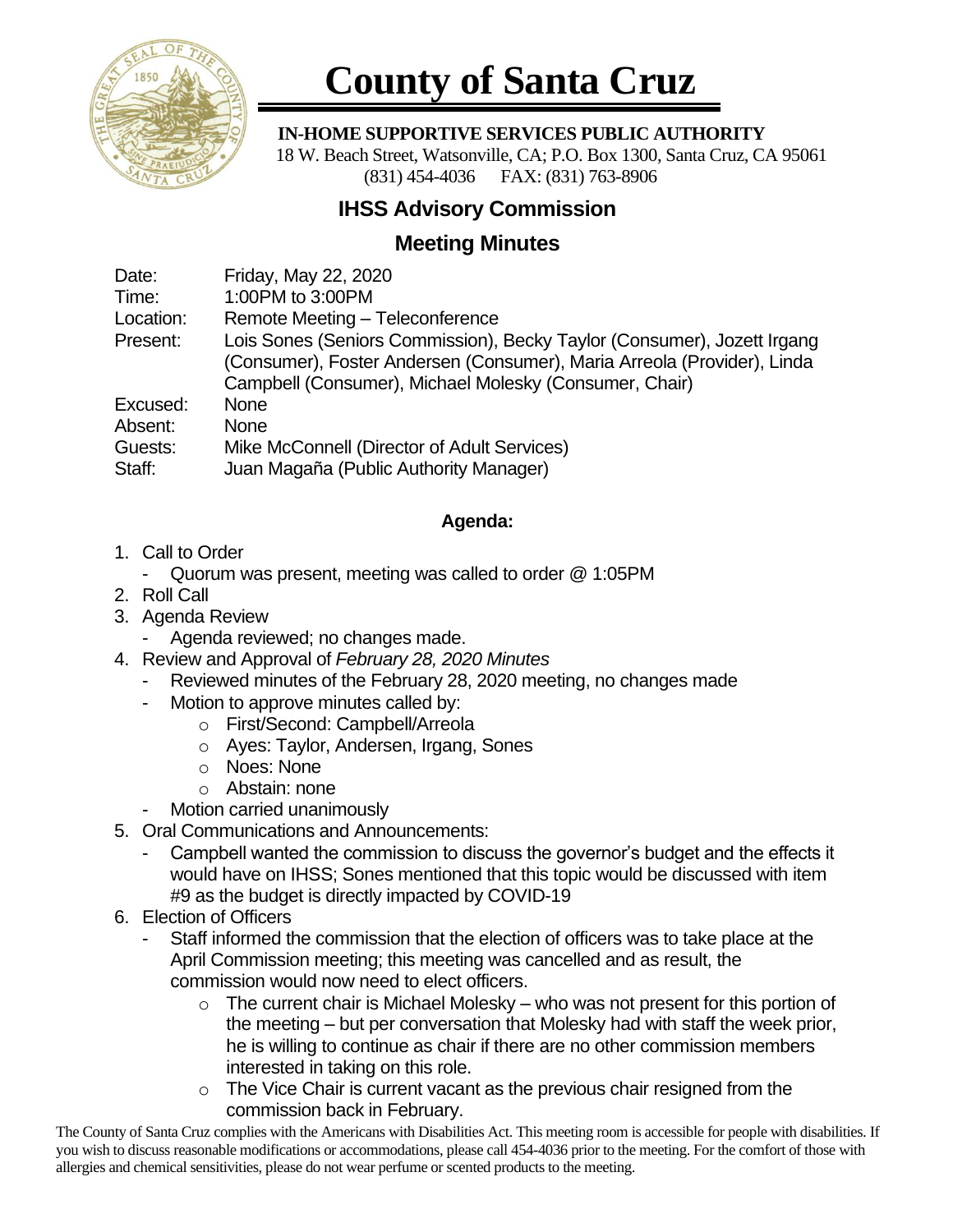- A call was made for individuals to nominate or self-nominate for either position
- Andersen nominated Michael Molesky to continue as Chair for the commission.
	- o A motion was called to appoint Michael Molesky as Chair for the IHSS Advisory Commission
		- **Eirst/Second: Campbell/Taylor**
		- Ayes: Arreola, Andersen, Irgang
		- Noes: None
		- Abstain: none
	- o Motion carried unanimously
- Campbell nominated Lois Sones to fill the vacancy as Vice Chair for the commission
	- o A motion was called to appoint Lois Sones as Vice Chair for the IHSS Advisory Commission
		- First/Second: Campbell/Taylor
		- Ayes: Arreola, Andersen, Irgang
		- Noes: None
		- Abstain: none
	- o Motion carried unanimously
- 7. By-Laws Review and Proposal of Amendments
	- At the February commission meeting, staff was tasked with researching the feasibility of changing County code; staff provided the information:
		- o Two options are available:
			- First: keep County code as is and change language in By-Laws to be in line with County code – this option would be the fastest as it would only require the new language to approved by the Commission and the By-Laws to be sent to the Board for approval – this could be completed by June if done timely
			- Second: change county code to allow for the commission's membership to include "an organization that advocates for people with disabilities or seniors". This option is feasible but can take a few months to finalize – realistically, September would be the soonest this can be done.
		- o Staff asked what the commission would want to do:
			- Sones stated that it would make sense to change county code, as this would allow the commission to change their by-laws.
			- Taylor asked if Kaite McGrew, Commission's Coordinator for the Seniors Commission and Commission on Disabilities, could fill the vacancy as a representative of County Staff.
			- Molesky proposed that the commission establish a workgroup to help staff finalize this
	- A motion was called to amend county code to include a representative of County staff or an organization that advocates for people with disabilities or seniors.
		- o First/Second: Taylor/Irgang
		- o Ayes: Molesky, Andersen, Arreola
		- o Noes: None
		- o Abstain: none
	- Motion carried unanimously
- 8. Updates/Housekeeping
	- a. Reminders from the Chair
		- i. Molesky reported that he spoke with Janie Whiteford from CICA and we will have her come down as soon as we can have an in-person meeting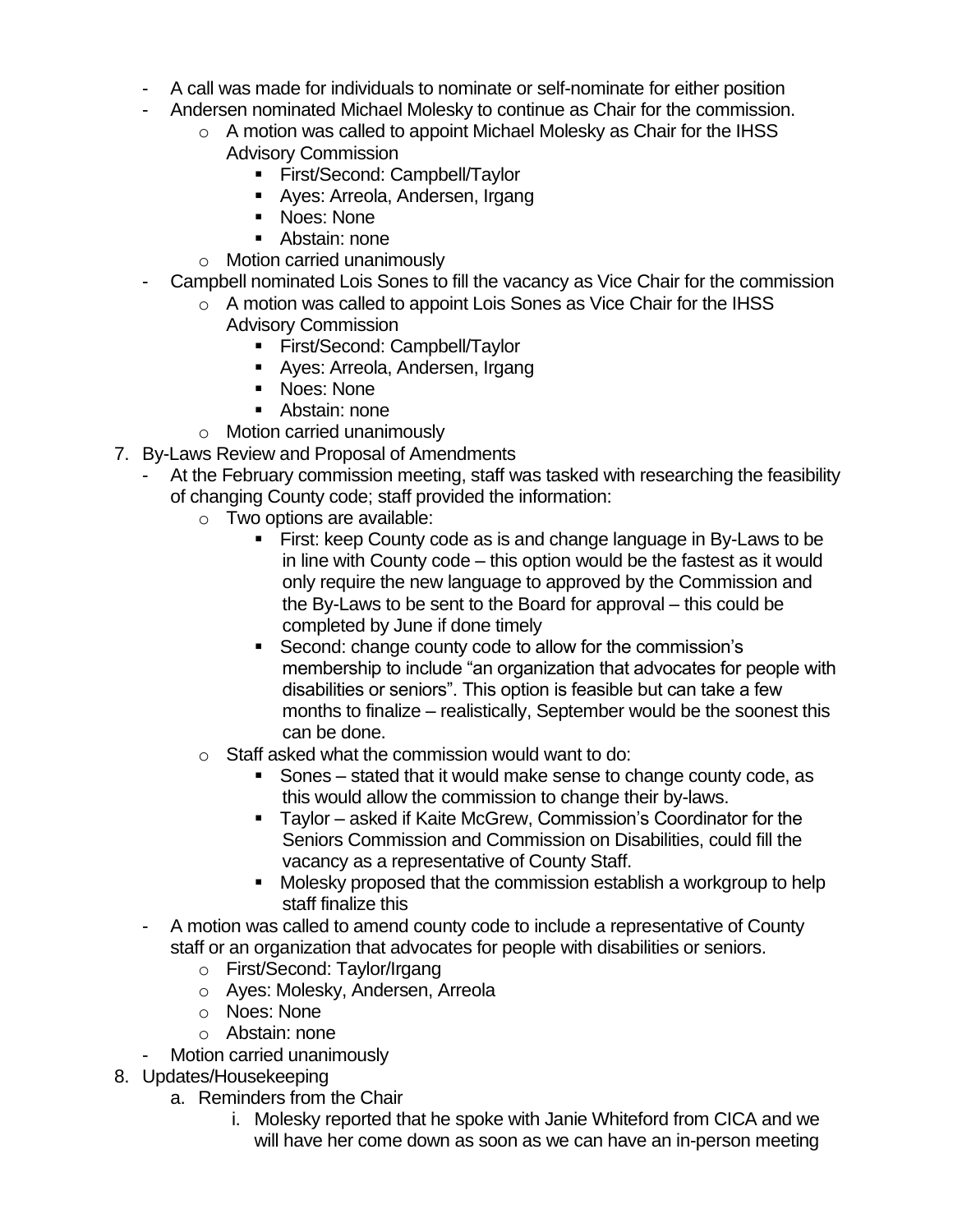- b. Topics & Speakers
	- i. Staff provided a list of Speakers and Topics that was compiled from past meetings:
		- 1. Fraud, Senior Companion program, Area Agency on Aging, Emergency Preparedness, Seniors Council, Adaptive technologies for persons with disabilities, Central California Alliance for Health, California Exchange, Representative from Office of Emergency Services.
	- ii. Reminder to commission to let staff know if there are any recommendation for speakers and topics.
- c. Commission Vacancies
	- i. Current vacancies are:
		- 1. Consumer 1
		- 2. Provider 1
		- 3. Commission or Staff 2
	- ii. Staff reported that the Provider vacancy will soon be filled as the Board will appoint Patricia Fohrman to the Commission at the next Board meeting
- 9. COVID-19 Discussion
	- Commission members provided the following comments regarding COVID-19
		- o Sones Budget has been directly impacted by COVID-19; proposed 7% cut to IHSS will impact consumers and providers; Adult day healthcare, MSSP and other Medi-Cal services are being cut. As a commission, we need to put a lot of energy into advocating and the sooner we do this, the better we will be. Would like to hear from consumers and providers on how they are being impacted by COVID-19.
		- o Taylor Commission on Disabilities has started a subcommittee to investigate COVID-19; Taylor is part of this subcommittee. The subcommittee has questions on provider safety regarding COVID-19.
		- o Andersen lost 2 providers due to COVID-19.
		- $\circ$  Campbell would like to see data on how many people will be bumped off Medi-Cal due to the proposed income limit changes. She would like to encourage participation in public meetings. Would like to know if AARP would be a good advocate against these proposed budget cuts.
		- $\circ$  Irgang has been more flexible with her providers in this situation; it is getting hard to keep herself motivated during this time. Has had to let go of one of her caregivers and now has to take into consideration new precautions due to COVID-19.
		- $\circ$  Arreola encourages everyone to be strong advocates; make phone calls and advocate for providers, seniors, everyone.
		- o Molesky recapped comments from commissioners
			- Has contact info for AARP and will relay this to Staff
			- Seems like the commission would like to form an advocacy subcommittee or a joint subcommittee with the Commission on Disabilities.
				- Sones liked the idea of an advocacy subcommittee and was wondering if anyone would be interested in working together.
					- o Campbell stated she would be interested in joining this subcommittee
					- o Taylor also volunteered for this subcommittee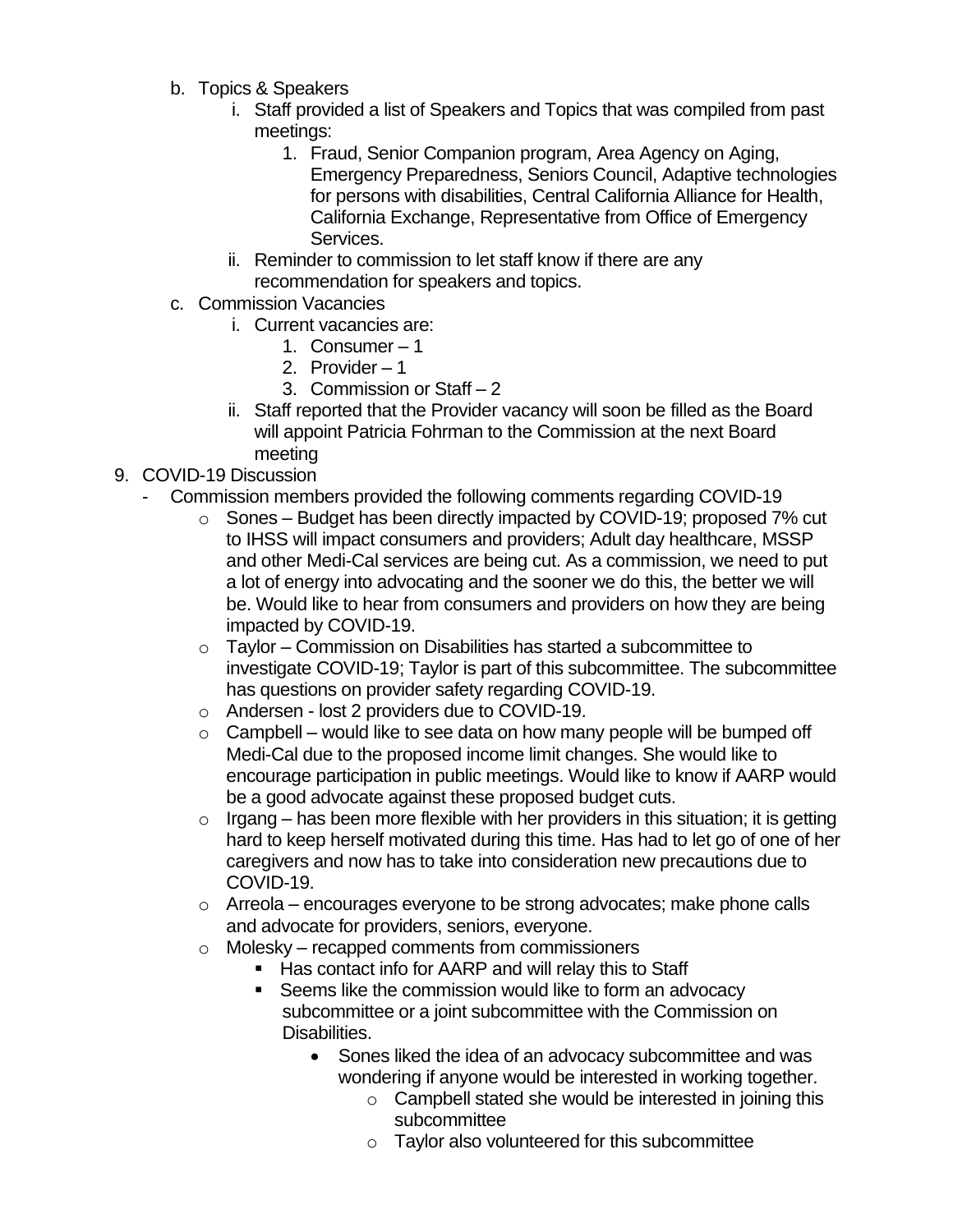- Molesky appointed and emergency subcommittee on advocacy comprised of Sones, Campbell and Taylor.
- Has a concern with the elimination of Adult day healthcare and if this will increase the need for caregivers
- Masks and PPE there is huge need for these and will advocate for them

10. IHSS Program Updates (McConnell)

- McConnell thanked the commission for their work in these unprecedented times.
- He requested that the commission let him, or staff, know of any issues they would like the department to advocate on their behalf
- McConnell is currently serving as acting director for the Family and Children Services division
- Regarding Governor's budget/may revise, there is still time to move on items as tax deadlines have been postponed. There are some disturbing proposed cuts at this time, and we are advocating via our associations to not cut programs
- At the county level, the county depends on federal/state monies and due to the current situation, the county is considering furloughs, layoffs and other cost savings measures. We don't have enough information at this time as we are just beginning to analyze what we are receiving from the state.
- The department distributed cloth facemasks that were donated by community groups; distributions were in north and south county as well as San Lorenzo Valley.
- 11.Public Authority Updates (Staff)
	- Staff provided the following Public Authority Updates:
		- o Since mid-March, all Public Authority staff have been working remotely, but continue to provide all PA services; referral lists are being provided via phone, email or regular mail. Enrollment processes have been modified to eliminate public contact – all enrollment activities are all done electronically and via mail.
		- $\circ$  Emergency Back-Up Registry the state provided funding and mandated all counties to establish an emergency back-up system.
			- Consumers who lose their provider due to a COVID-19 related reason can contact the Public Authority and request an emergency back-up provider; the emergency back-up provider will receive a \$2.00/hour wage differential for providing back-up services to the consumer until their regular provider returns to work.
			- Funding for this back-up system was to expire on 6/30/2020, but with the May revise, the governor has proposed funding be extended until 12/31/2020
			- To date, 6 consumers have accessed the emergency back-up system and the Public Authority has been able to find a back-up provider for all 6 consumers.
		- o Personal Protective Equipment/Essential Protective Gear
			- The state initially sent 250k pieces of masks and gloves to all counties in California; Santa Cruz received 1200 of each.
			- Initial guidance indicated that these items were only for providers who met criteria set by the Department of Social Services.
			- **The Public Authority distributed supplies at joint distribution with IHSS;** reusable cloth facemasks were distributed to select providers – those that work with high risk consumers and those that work with multiple consumers. At this distribution, Public Authority staff did a quick